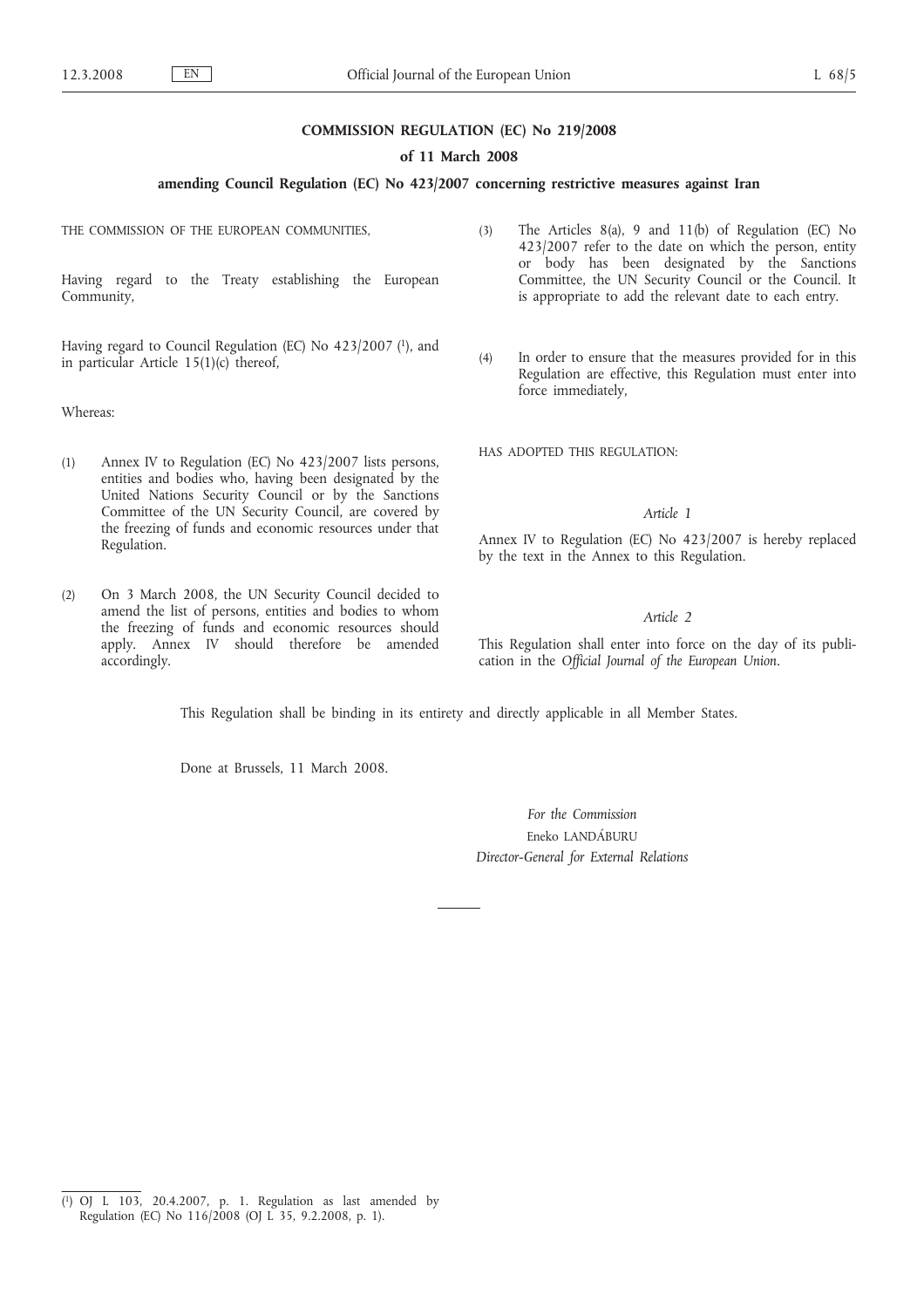### *ANNEX*

#### *'ANNEX IV*

# **List of persons, entities and bodies referred to in Article 7(1)**

A. *Legal persons, entities and bodies*

- (1) Abzar Boresh Kaveh Co. (*alias* BK Co.). Date of UN designation: 3.3.2008. Other information: involved in the production of centrifuge components.
- (2) Ammunition and Metallurgy Industries Group (*alias* (a) AMIG, (b) Ammunition Industries Group). Date of UN designation: 24.3.2007. Other information: (a) AMIG controls 7th of Tir, (b) AMIG is owned and controlled by the Defence Industries Organisation (DIO).
- (3) Atomic Energy Organisation of Iran (AEOI). Date of UN designation: 23.12.2006. Other information: Involved in Iran's nuclear programme.
- (4) Bank Sepah and Bank Sepah International. Date of UN designation: 24.3.2007. Other information: Bank Sepah provides support for the Aerospace Industries Organisation (AIO) and subordinates, including Shahid Hemmat Industrial Group (SHIG) and Shahid Bagheri Industrial Group (SBIG).
- (5) Barzagani Tejarat Tavanmad Saccal companies. Date of UN designation: 3.3.2008. Other information: (a) subsidiary of Saccal System companies, (b) this company tried to purchase sensitive goods for an entity listed in resolution 1737 (2006).
- (6) Cruise Missile Industry Group (*alias* Naval Defence Missile Industry Group). Date of UN designation: 24.3.2007.
- (7) Defence Industries Organisation (DIO). Date of UN designation: 23.12.2006. Other information: (a) Overarching MODAFL-controlled entity, some of whose subordinates have been involved in the centrifuge programme making components, and in the missile programme, (b) Involved in Iran's nuclear programme.
- (8) Electro Sanam Company (*alias* (a) E. S. Co., (b) E. X. Co.). Date of UN designation: 3.3.2008. Other information: AIO front-company, involved in the ballistic missile programme.
- (9) Esfahan Nuclear Fuel Research and Production Centre (NFRPC) and Esfahan Nuclear Technology Centre (ENTC). Date of UN designation: 24.3.2007. Other information: They are parts of the Atomic Energy Organisation of Iran's (AEOI) Nuclear Fuel Production and Procurement Company.
- (10) Ettehad Technical Group. Date of UN designation: 3.3.2008. Other information: AIO front-company, involved in the ballistic missile programme.
- (11) Fajr Industrial Group. Date of UN designation: 23.12.2006. Other information: (a) Formerly Instrumentation Factory Plant, (b) Subordinate entity of AIO, (c) Involved in Iran's ballistic missile programme.
- (12) Farayand Technique. Date of UN designation: 23.12.2006. Other information: (a) Involved in Iran's nuclear programme (centrifuge programme), (b) Identified in IAEA reports.
- (13) Industrial Factories of Precision (IFP) Machinery (*alias* Instrumentation Factories Plant). Date of UN designation: 3.3.2008. Other information: used by AIO for some acquisition attempts.
- (14) Jabber Ibn Hayan. Date of EU designation: 24.4.2007 (UN: 3.3.2008). Other information: AEOI laboratory involved in fuel-cycle activities.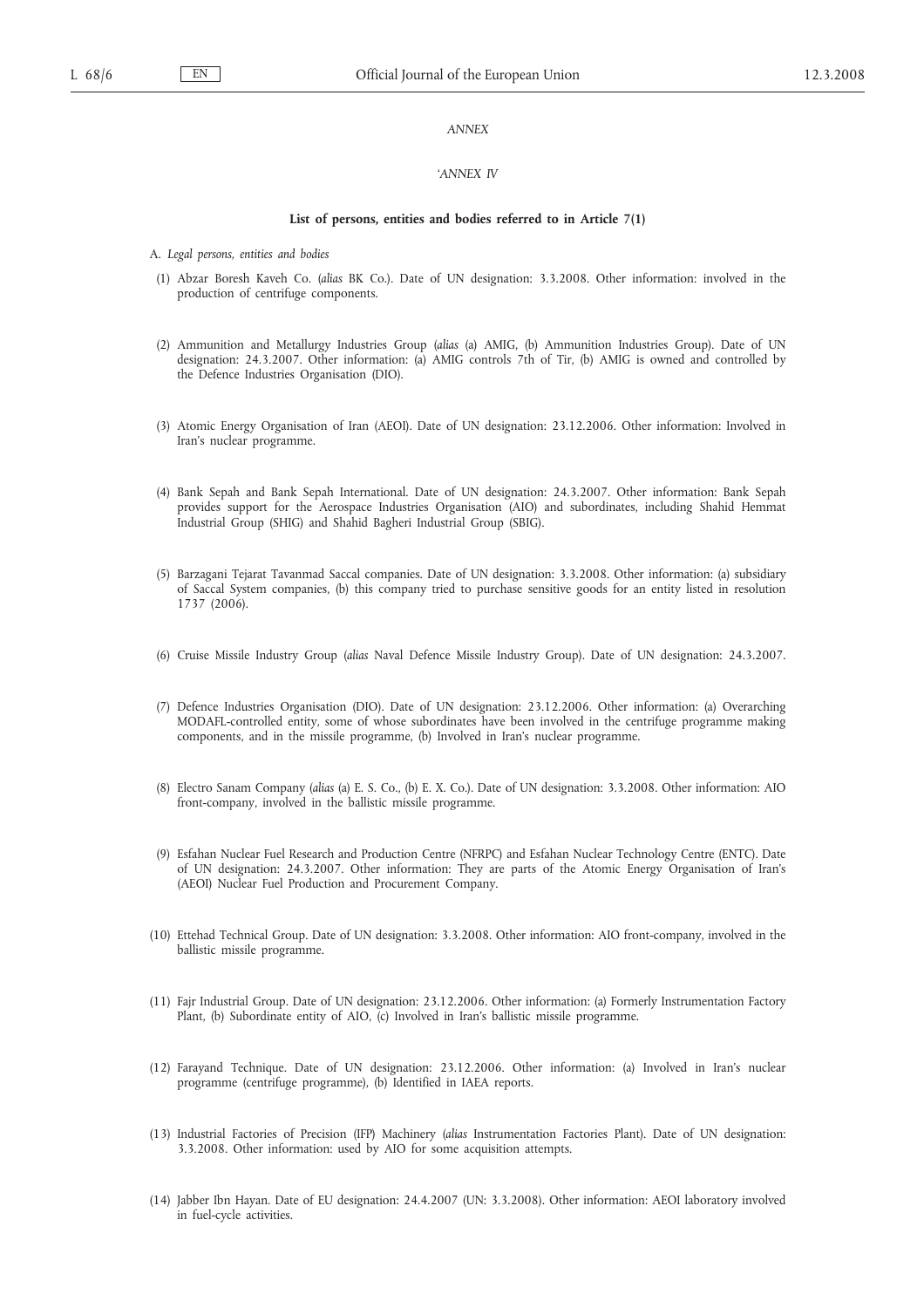- (15) Joza Industrial Co. Date of UN designation: 3.3.2008. Other information: AIO front-company, involved in the ballistic missile programme.
- (16) Kala-Electric (*alias* Kalaye Electric). Date of UN designation: 23.12.2006. Other information: (a) Provider for PFEP Natanz, (b) Involved in Iran's nuclear programme.
- (17) Karaj Nuclear Research Centre. Date of UN designation: 24.3.2007. Other information: Part of AEOI's research division.
- (18) Kavoshyar Company. Date of UN designation: 24.3.2007. Other information: Subsidiary company of AEOI.
- (19) Khorasan Metallurgy Industries. Date of UN designation: 3.3.2008. Other information: (a) subsidiary of the Ammunition Industries Group (AMIG) which depends on DIO, (b) involved in the production of centrifuge components.
- (20) Mesbah Energy Company. Date of UN designation: 23.12.2006. Other information: (a) Provider for A40 research reactor — Arak, (b) Involved in Iran's nuclear programme.
- (21) Niru Battery Manufacturing Company. Date of UN designation: 3.3.2008. Other information: (a) subsidiary of the DIO, (b) its role is to manufacture power units for the Iranian military including missile systems.
- (22) Novin Energy Company (*alias* Pars Novin). Date of UN designation: 24.3.2007. Other information: It operates within AEOI.
- (23) Parchin Chemical Industries. Date of UN designation: 24.3.2007. Other information: Branch of DIO.
- (24) Pars Aviation Services Company. Date of UN designation: 24.3.2007. Other information: maintains aircraft.
- (25) Pars Trash Company. Date of UN designation: 23.12.2006. Other information: (a) Involved in Iran's nuclear programme (centrifuge programme), (b) Identified in IAEA reports.
- (26) Pishgam (Pioneer) Energy Industries. Date of UN designation: 3.3.2008. Other information: has participated in construction of the Uranium Conversion Facility at Esfahan.
- (27) Qods Aeronautics Industries. Date of UN designation: 24.3.2007. Other information: It produces unmanned aerial vehicles (UAVs), parachutes, paragliders, paramotors, etc.
- (28) Sanam Industrial Group. Date of UN designation: 24.3.2007. Other information: subordinate to AIO.
- (29) Safety Equipment Procurement (SEP). Date of UN designation: 3.3.2008. Other information: AIO front-company, involved in the ballistic missile programme.
- (30) 7th of Tir. Date of UN designation: 23.12.2006. Other information: (a) Subordinate of DIO, widely recognised as being directly involved in Iran's nuclear programme, (b) Involved in Iran's nuclear programme.
- (31) Shahid Bagheri Industrial Group (SBIG). Date of UN designation: 23.12.2006. Other information: (a) Subordinate entity of AIO, (b) Involved in Iran's ballistic missile programme.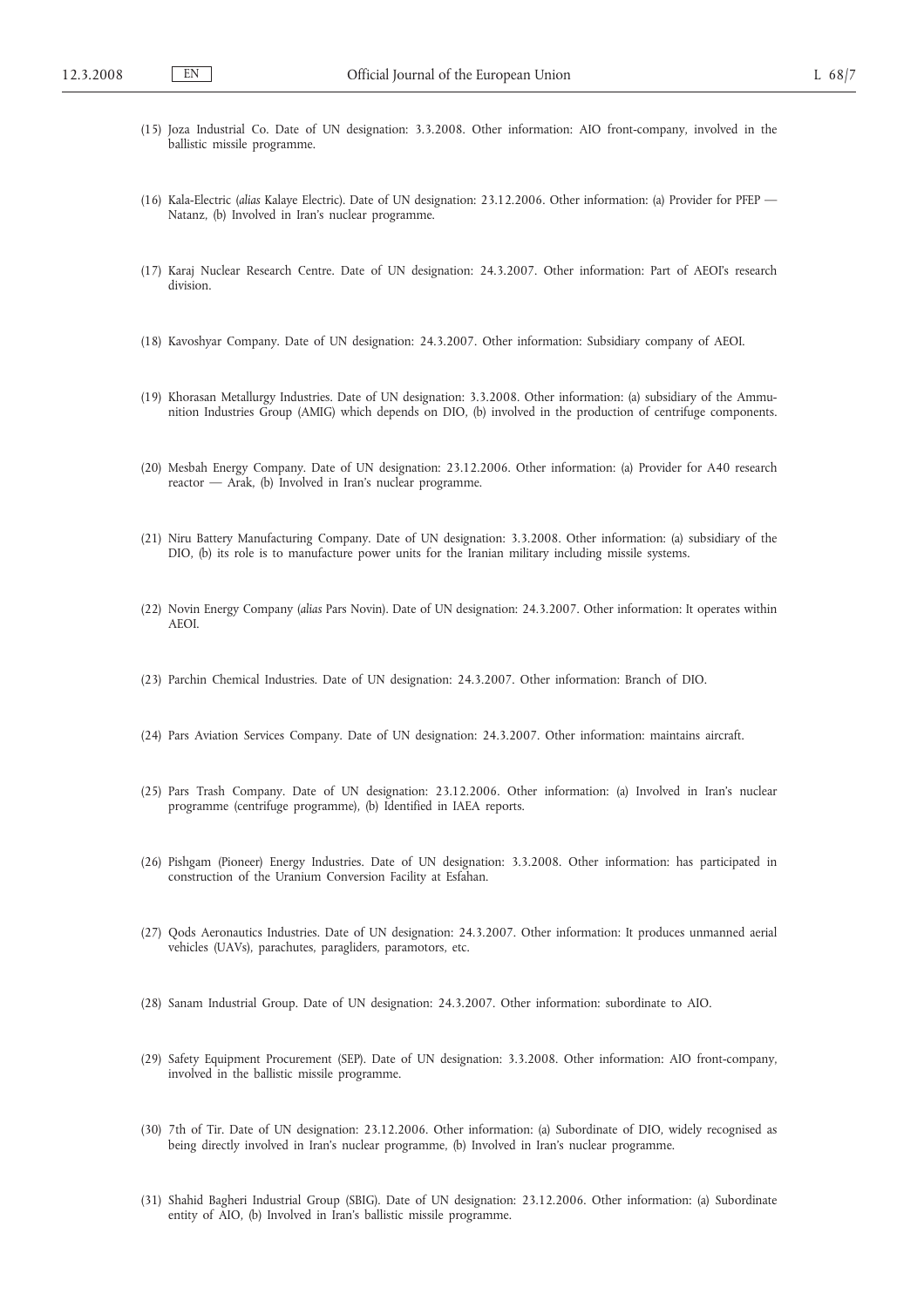- (32) Shahid Hemmat Industrial Group (SHIG). Date of UN designation: 23.12.2006. Other information: (a) subordinate entity of AIO, (b) Involved in Iran's ballistic missile programme.
- (33) Sho'a' Aviation. Date of UN designation: 24.3.2007. Other information: It produces microlights.
- (34) TAMAS Company. Date of EU designation: 24.4.2007 (UN: 3.3.2008). Other information: (a) involved in enrichment-related activities, (b) TAMAS is an overarching body, under which four subsidiaries have been established, including one for uranium extraction to concentration and another in charge of uranium processing, enrichment and waste.
- (35) Ya Mahdi Industries Group. Date of UN designation: 24.3.2007. Other information: subordinate to AIO.
- B. *Natural persons*
- (1) Fereidoun **Abbasi-Davani**. Date of UN designation: 24.3.2007. Other information: Senior Ministry of Defence and Armed Forces Logistics (MODAFL) scientist with links to the Institute of Applied Physics. Working closely with Mohsen Fakhrizadeh-Mahabadi.
- (2) Dawood **Agha-Jani**. Function: Head of the PFEP Natanz. Date of UN designation: 23.12.2006. Other information: Person involved in Iran's nuclear programme.
- (3) Ali Akbar **Ahmadian**. Title: Vice Admiral. Function: Chief of Iranian Revolutionary Guard Corps (IRGC) Joint Staff. Date of UN designation: 24.3.2007.
- (4) Amir Moayyed **Alai**. Date of EU designation: 24.4.2007 (UN: 3.3.2008). Other information: involved in managing the assembly and engineering of centrifuges.
- (5) Behman **Asgarpour**. Function: Operational Manager (Arak). Date of UN designation: 23.12.2006. Other information: Person involved in Iran's nuclear programme.
- (6) Mohammad Fedai **Ashiani**. Date of EU designation: 24.4.2007 (UN: 3.3.2008). Other information: involved in the production of ammonium uranyl carbonate and management of the Natanz enrichment complex.
- (7) Abbas Rezaee **Ashtiani**. Date of UN designation: 3.3.2008. Other information: a senior official at the AEOI Office of Exploration and Mining Affairs.
- (8) Bahmanyar Morteza **Bahmanyar**. Function: Head of Finance & Budget Dept, Aerospace Industries Organisation (AIO). Date of UN designation: 23.12.2006. Other information: Person involved in Iran's ballistic missile programme.
- (9) Haleh **Bakhtiar**. Date of EU designation: 24.4.2007 (UN: 3.3.2008). Other information: involved in the production of magnesium at a concentration of 99.9 %.
- (10) Morteza **Behzad**. Date of EU designation: 24.4.2007 (UN: 3.3.2008). Other information: involved in making centrifuge components.
- (11) Ahmad Vahid **Dastjerdi**. Function: Head of the Aerospace Industries Organisation (AIO). Date of UN designation: 23.12.2006. Other information: Person involved in Iran's ballistic missile programme.
- (12) Ahmad **Derakhshandeh**. Function: Chairman and Managing Director of Bank Sepah. Date of UN designation: 24.3.2007.
- (13) Mohammad **Eslami**. Title: Dr. Date of UN designation: 3.3.2008. Other information: Head of Defence Industries Training and Research Institute.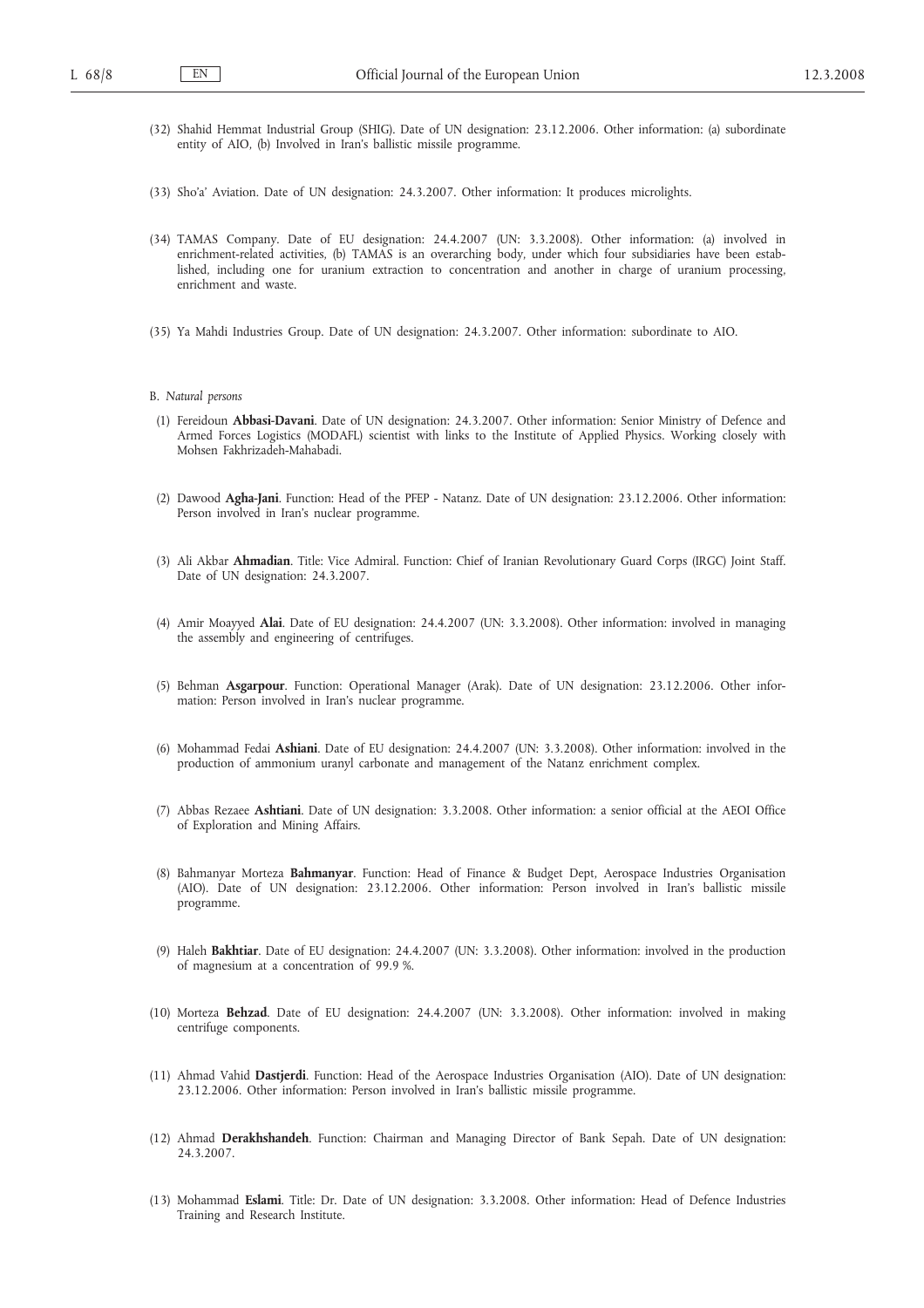- (14) Reza-Gholi **Esmaeli**. Function: Head of Trade & International Affairs Dept, Aerospace Industries Organisation (AIO). Date of UN designation: 23.12.2006. Other information: Person involved in Iran's ballistic missile programme.
- (15) Mohsen **Fakhrizadeh-Mahabadi**. Date of UN designation: 24.3.2007. Other information: Senior MODAFL scientist and former head of the Physics Research Centre (PHRC).
- (16) Mohammad **Hejazi**. Title: Brigadier General. Function: Commander of Bassij resistance force. Date of UN designation: 24.3.2007.
- (17) Mohsen **Hojati**. Function: Head of Fajr Industrial Group. Date of UN designation: 24.3.2007.
- (18) Seyyed Hussein **Hosseini**. Date of EU designation: 24.4.2007 (UN: 3.3.2008). Other information: AEOI official involved in the heavy water research reactor project at Arak.
- (19) M. Javad **Karimi Sabet**. Date of EU designation: 24.4.2007 (UN: 3.3.2008). Other information: Head of Novin Energy Company, which is designated under resolution 1747 (2007).
- (20) Mehrdada Akhlaghi **Ketabachi**. Function: Head of Shahid Bagheri Industrial Group (SBIG). Date of UN designation: 24.3.2007.
- (21) Ali Hajinia **Leilabadi**. Function: Director General of Mesbah Energy Company. Date of UN designation: 23.12.2006. Other information: Person involved in Iran's nuclear programme.
- (22) Naser **Maleki**. Function: Head of Shahid Hemmat Industrial Group (SHIG). Date of UN designation: 24.3.2007. Other information: Naser Maleki is also a MODAFL official overseeing work on the Shahab-3 ballistic missile programme. The Shahab-3 is Iran's long-range ballistic missile currently in service.
- (23) Hamid-Reza **Mohajerani**. Date of EU designation: 24.4.2007 (UN: 3.3.2008). Other information: involved in production management at the Uranium Conversion Facility (UCF) at Esfahan.
- (24) Jafar **Mohammadi**. Function: Technical Adviser to the Atomic Energy Organisation of Iran (AEOI) (in charge of managing the production of valves for centrifuges). Date of UN designation: 23.12.2006. Other information: Person involved in Iran's nuclear programme.
- (25) Ehsan **Monajemi**. Function: Construction Project Manager, Natanz. Date of UN designation: 23.12.2006. Other information: Person involved in Iran's nuclear programme.
- (26) Mohammad Reza **Naqdi**. Title: Brigadier General. Date of UN designation: 3.3.2008. Other information: former Deputy Chief of Armed Forces General Staff for Logistics and Industrial Research/Head of State Anti-Smuggling Headquarters, engaged in efforts to get round the sanctions imposed by resolutions 1737 (2006) and 1747 (2007).
- (27) Houshang **Nobari**. Date of EU designation: 24.4.2007 (UN: 3.3.2008). Other information: involved in the management of the Natanz enrichment complex.
- (28) Mohammad Mehdi Nejad **Nouri**. Title: Lt Gen. Function: Rector of Malek Ashtar University of Defence Technology. Date of UN designation: 23.12.2006. Other information: The chemistry department of Ashtar University of Defence Technology is affiliated to MODALF and has conducted experiments on beryllium. Person involved in Iran's nuclear programme.
- (29) Mohammad **Qannadi**. Function: AEOI Vice President for Research & Development. Date of UN designation: 23.12.2006. Other information: Person involved in Iran's nuclear programme.
- (30) Amir **Rahimi**. Function: Head of Esfahan Nuclear Fuel Research and Production Center. Date of UN designation: 24.3.2007. Other information: Esfahan Nuclear Fuel Research and Production Center is part of the AEOI's Nuclear Fuel Production and Procurement Company, which is involved in enrichment-related activities.